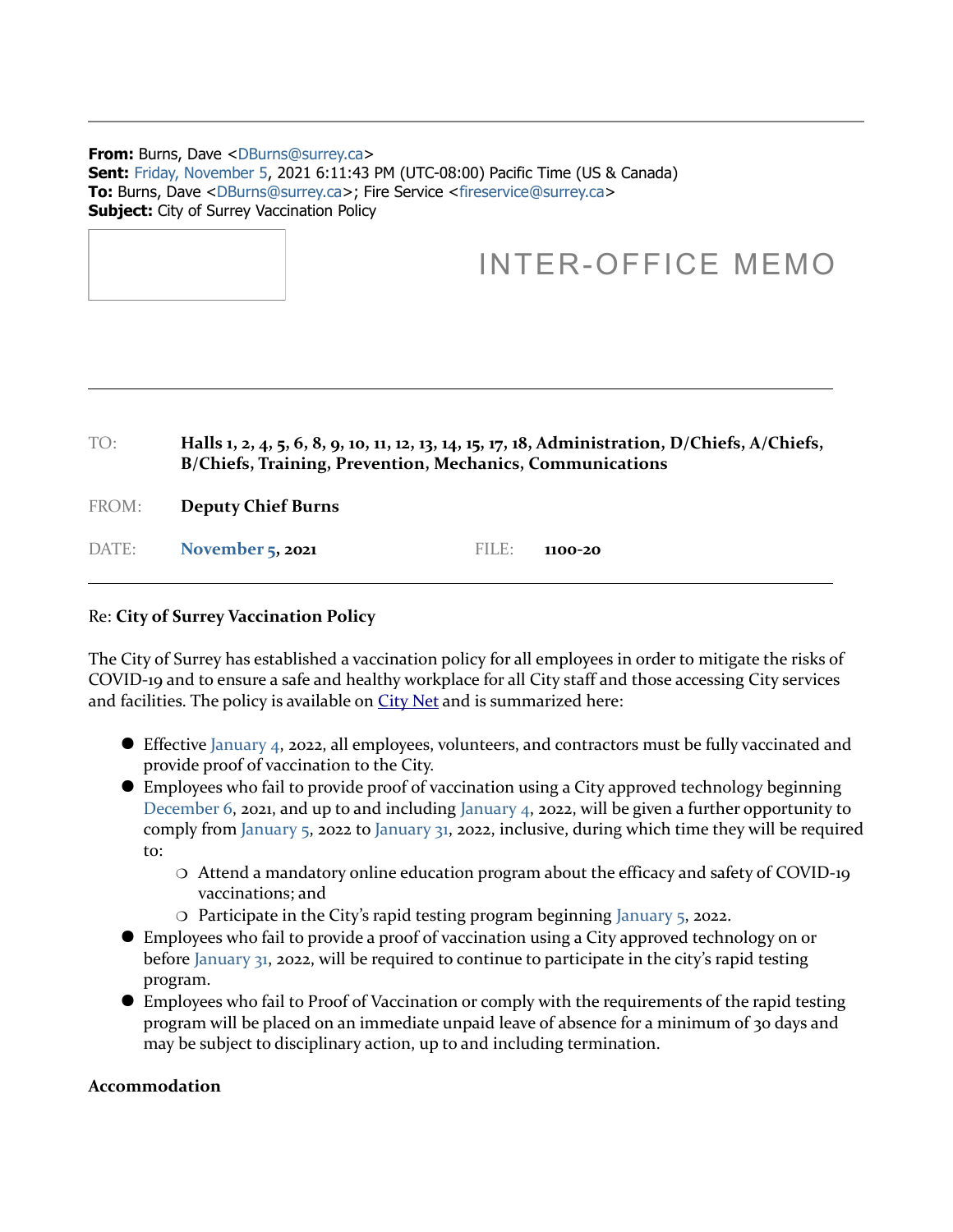The City will consider requests for an accommodation from the vaccination requirements of this Policy on an individual basis for those employees, volunteers and contractors who are unable to comply with the Policy because of a personal characteristic protected by the *British Columbia Human Rights Code* or a valid contraindication or deferral to a COVID-19 vaccination as identified by the Provincial Health Officer and as attached as Schedule "A".

Accommodation requests must be submitted to the Director of Human Resources, Joey Brar.

## **Rapid Testing Program**

Employees are required to have a negative test result before the start of each shift as confirmed through the City authorized antigen test or polymerase chain reaction ("PCR") test.

Employees are to indicate the results of their test and submit a picture of their test to the City using a City approved technology and will be subject to audit, as required.

Each test result is valid for 72 hours and must be completed as required based on the employee's work schedule:

- Employees working Monday to Friday will require a negative test result on Monday and Thursday
- Employees working Monday to Thursday, or any 4-day period, will require a negative test result on Monday and Thursday. (A test is required prior to the first shift and fourth shift.)
- Employees working any length of time from one to three days will require a negative test before the first day of work.

The City will provide rapid testing kits to employees in the rapid testing program for tests that are required up to and including on January 31, 2022. Employees in the rapid test program are responsible for all costs (i.e., the cost for rapid test kits) for participating in the rapid testing program beginning on February 1, 2022.

More information on submitting proof of vaccination and obtaining the test kits will be provided.

The "Mask Use Policy" as outlined in the memo dated October 6, 2021, is still expected to be followed. This memo explains that if any member on a crew is not fully vaccinated, all crew members are required to wear masks when in the fire hall or on the apparatus.

It is important to remind all staff of the respectful workplace policy and to emphasize that all employees have an expectation to always be treated fairly and respectfully.

If you have any questions, please contact me.

Thank you

David Burns Deputy Chief